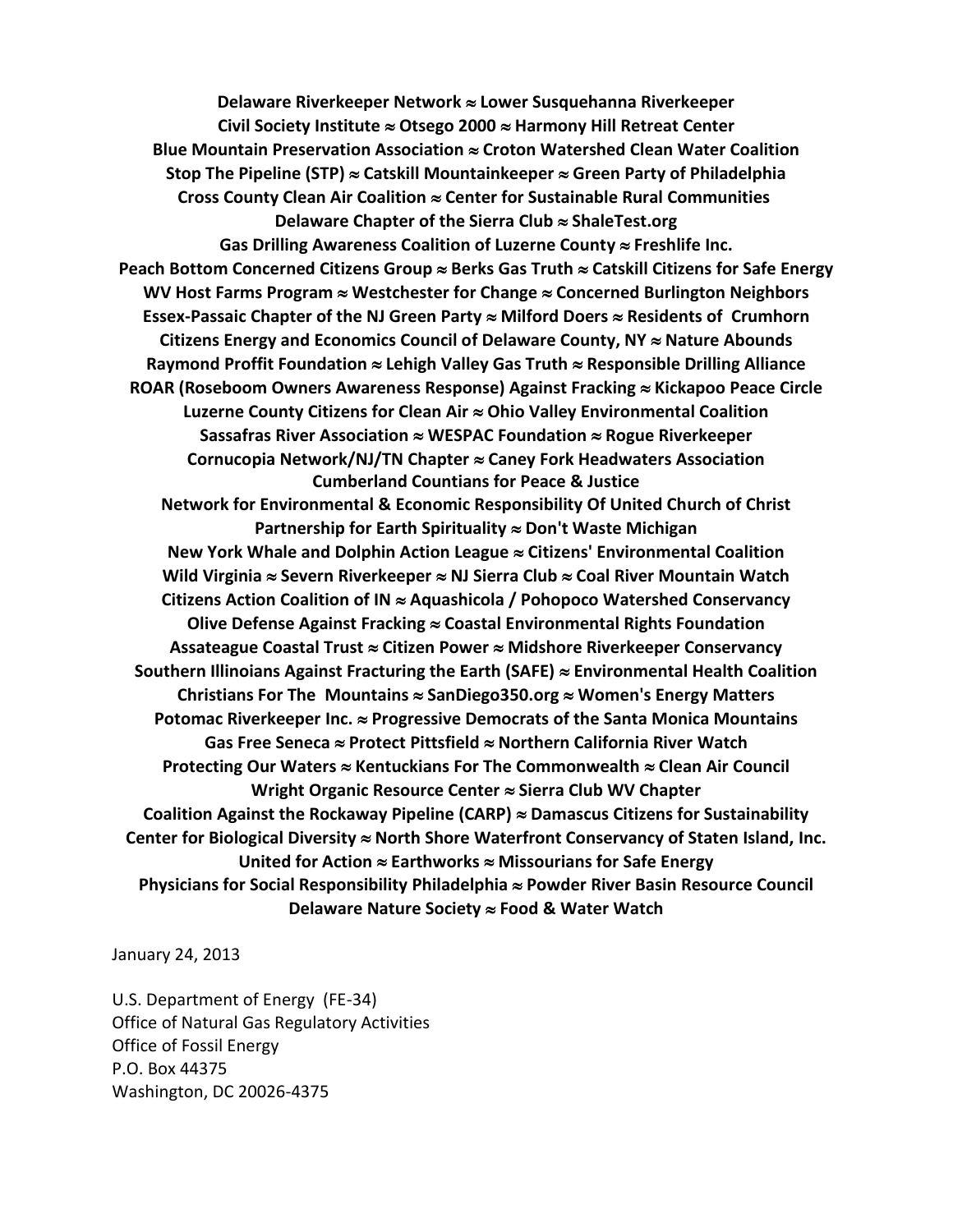## Electronic filing: LNGStudy@hq.doe.gov

## **Re: LNG Export Study and Request for Comment**

Dear Department of Energy:

The Department of Energy recently published a Request for Comments Notice concerning a report purporting to study the economic impacts of liquefied natural gas export. This Notice states that comments should be "limited to the results and conclusion of these independent analyses on the factors evaluated." Other statements in the Notice suggest that the Department of Energy ("DOE") will not consider comments that it feels do not speak to the substance of the study released for comment. Because of that report's abbreviated scope, and the language noted above, we are concerned that DOE may ignore comments which speak to critical, relevant issues that the report fails to evaluate. As discussed below, what is missing from the report is as critical and impactful as what is actually provided, and in both instances dramatic deficiencies render this report of little service for decisionmaking without significant enhancements.

The recent study<sup>1</sup> is described as "a liquefied natural gas ("LNG") export cumulative impact study." The Executive Summary, repeated in DOE's Federal Register Notice soliciting comments, asserts that, "[t]his report contains an analysis of the impact of exports of LNG on the U.S. economy under a wide range of different assumptions about levels of exports, global market conditions, and the cost of producing natural gas in the U.S." These statements are inaccurate and misleading. The study, currently offered for comment, can in no way be considered a cumulative impact study as it fails to consider some of the most profound and costly impacts of LNG export. In particular, the study fails to examine the economic harms, and dramatic economic costs, that LNG export creates by facilitating, supporting, encouraging and inducing increasing shale gas development.

The economic impacts and energy policy ramifications of LNG export far exceed the limited scope of consideration presented in DOE's recent study. Consideration of LNG export impacts cannot be limited to gas availability, gas pricing, and impacts on gas supply and demand, as presented in DOE's study. Indeed, the current interest in LNG export is premised upon the current domestic natural gas glut brought about by prolific shale gas development, a relationship where high gas production supports LNG export, and vice-versa. Put simply, any authorizations to export LNG will directly and dramatically affect the shale gas development industry and its related supporting industries, and therefore must be analyzed as part and parcel of any credible LNG economic study, particularly one purporting to be a "cumulative impacts study." A necessarily broader inquiry of impacts arising from proposed authorizations to export LNG, including shale gas development, are fundamental to creating an accurate picture of the economic and community ramifications of engaging in LNG export.

The importance and urgency in addressing the serious oversights of DOE's study is illustrated by the diverse, significant harms arising from recent proliferation of shale gas development within

l

 $1$  "Effect of Increased Natural Gas Exports on Domestic Energy Markets"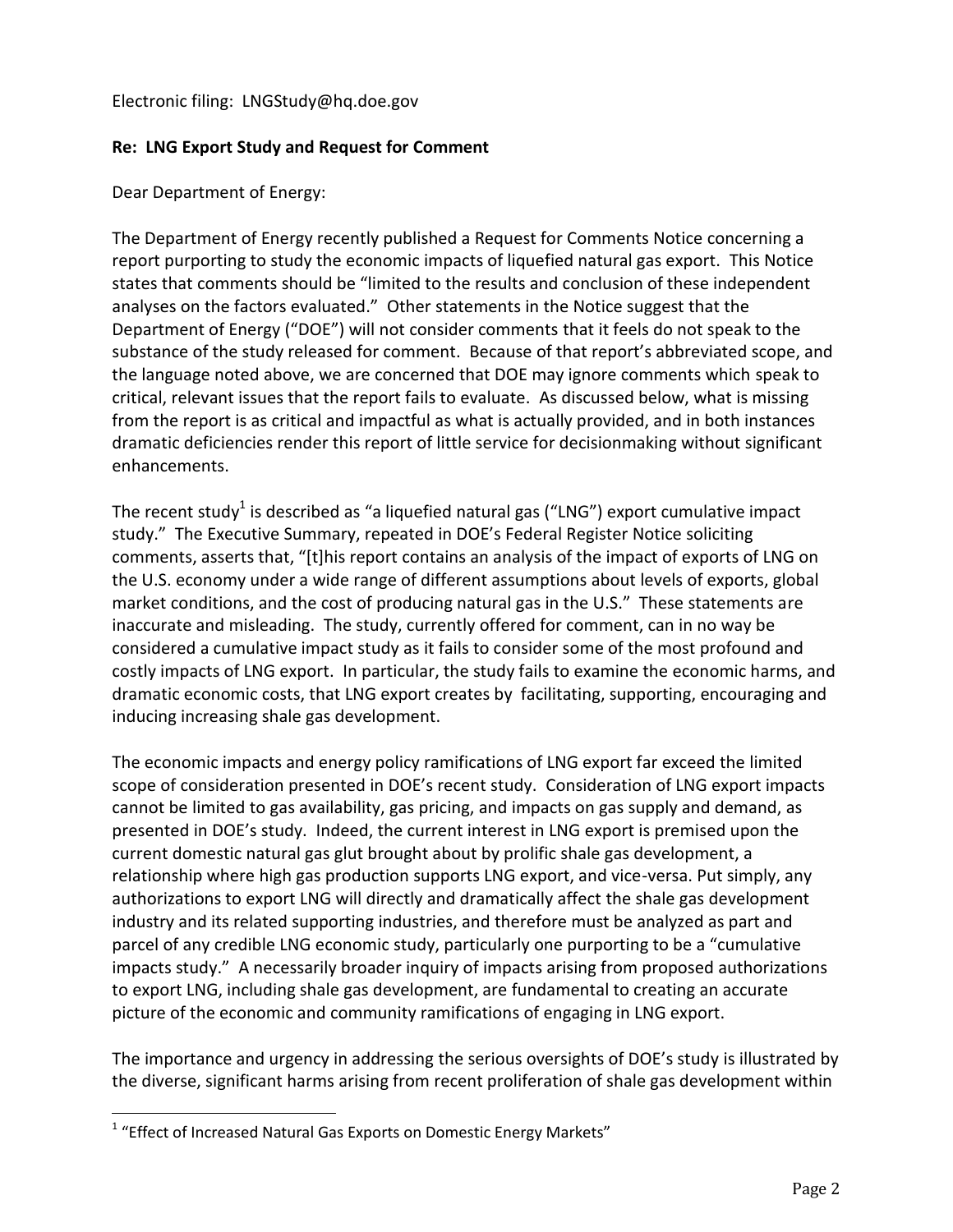the United States. Shale gas development presents an unparalleled level of harm to drinking water, air quality, food supplies, and public health that equates to high economic burdens for the United States economy and taxpayers. For instance, shale gas development and its infrastructure induce or contribute to deforestation, land compaction, wetlands destruction, and increased earthquake potential, as well as create increased potential for flooding and erosion of public and private lands that must be responded to and addressed by homeowners, communities, and local, state and federal governments. Moreover, questions remain concerning the likelihood and costs of efforts to clean up and restore community and ecological health post the shale gas boom. To the extent that LNG will support, induce and encourage more shale gas development, it will be increasing these harms and the associated costs; as such, these costs must be considered in any credible analysis of the economic ramifications of LNG.

Similarly, should DOE move forward in authorizing LNG export it will, de facto, be inciting the development of a new national shale gas infrastructure, including transformation of energy plants, vehicles and conversion of other end energy users to gas-based operations. This "ripple effect" is worrisome as the most recent estimates of economically recoverable shale gas reserves provide that America's natural gas supply is finite, with approximately 20-40 years of supply at current domestic consumption. Upon depleting these supplies, America will be faced with an abrupt and expensive shift to new energy sources and corresponding infrastructure. This 20-40 year timeline becomes further abbreviated if LNG exports occur. DOE's new study fails to examine the economic ramifications of major public and private sector investment in shale gas and LNG development when gas reserve depletion and/or economically impracticable development occur in the foreseeable future.

Equally, any decision to authorize LNG export and thus inspire further shale gas development also creates opportunity costs for our nation. Investment in LNG and shale gas development means there is not investment in truly sustainable energy development, in corresponding quality infrastructure for sustainable energy, in the technological advancements necessary to ensure U.S. leadership in renewable energy sources, and in the use of taxpayer dollars for achieving other high priority job creation and economic advancement goals. These tangible costs were ignored by DOE's study.

Furthermore, scientific research and data increasingly support the proposition that shale gas development – when combined with LNG export – is a net greenhouse gas polluter as potent as coal, if not worse. To the extent that authorizing LNG export will induce and encourage more shale gas development - and therefore more methane and CO2 emissions exacerbating climate change - it will be increasing the costs associated with responding to, and rebuilding from, the extreme weather events that inevitably result. Examination of these foreseeable costs were likewise absent in DOE's study.

The 2012 LNG Export Study's failure to examine the aforementioned and other relevant costs in its analyses renders the report a superficial and stunted picture of LNG's economic ramifications. DOE's study simply fails to provide decisionmakers the complete, accurate knowledge necessary to render an informed decision.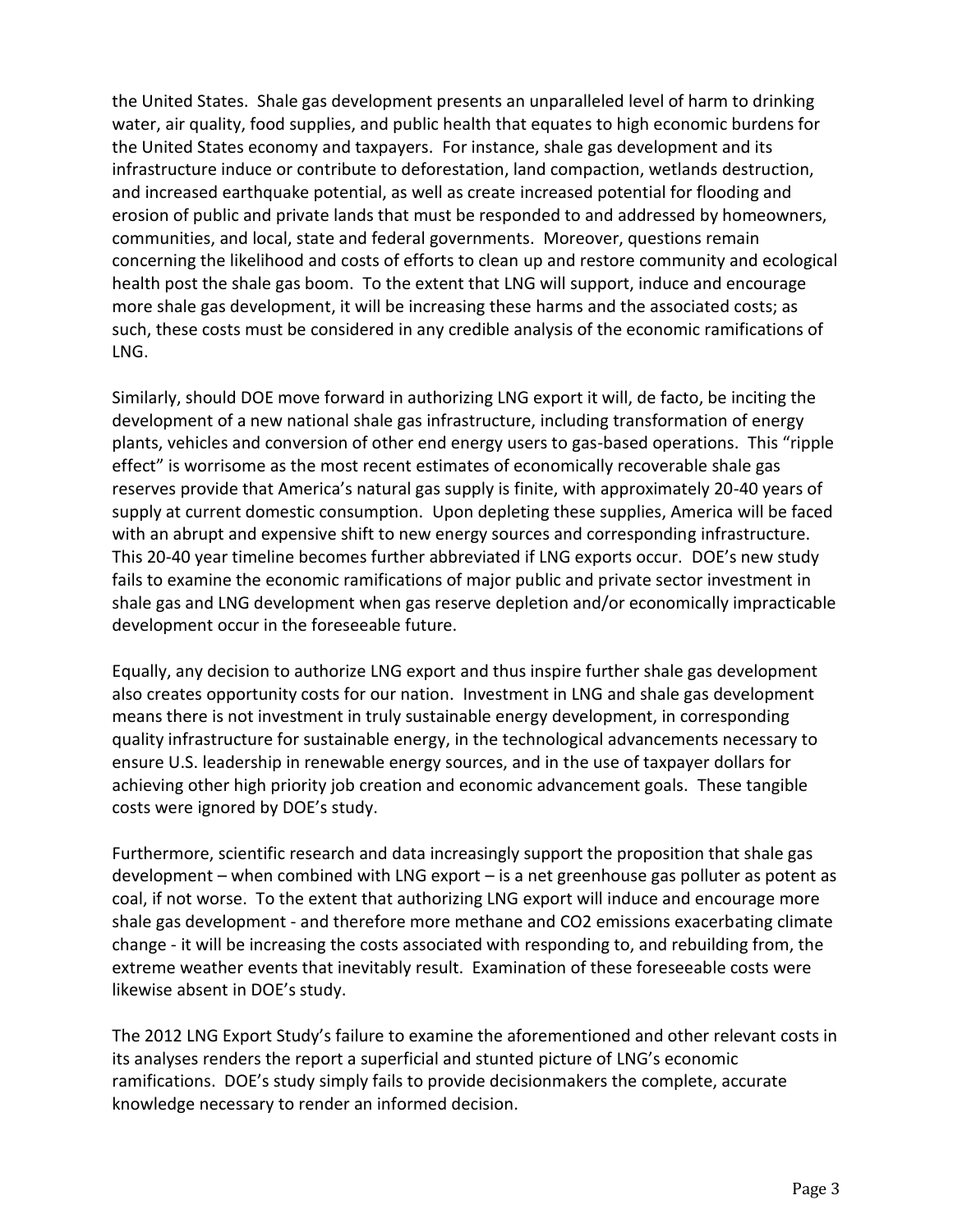It is incumbent upon DOE to consider these ignored economic and environmental costs in determining whether LNG export to non-free trade agreement nations fulfills the public interest standard set forth under the Natural Gas Act. The U.S. Supreme Court has held that "public interest" determinations by DOE concerning use of natural resources must entail discussion of all relevant public issues and uses including "preserving reaches of wild rivers and wilderness areas, the preservation of anadromous fish, … and the protection of wildlife." *See, Udall v. Federal Power Commission*, 1967. In particular, the Court has determined that in the context of Natural Gas Act determinations, the public interest includes "conservation" and "environmental concerns."

Concurrently, we remind DOE of its obligations under the National Environmental Policy Act to take a hard look at the environmental implications of LNG export via an Environmental Impact Statement. Such an EIS must include shale gas developmental impacts such as drilling, fracking, pipelines, compressor stations, wastewater, water withdrawals, and other associated impacts it will induce, encourage, support and mandate, presently or in the foreseeable future. Moreover, such an EIS must be conducted prior to any decisionmaking so that NEPA's twin purposes of informing decisionmakers and studying all alternatives are both fulfilled.

We strongly urge DOE to reconsider the completeness of its latest LNG report and to conduct the further requisite studies noted above. Only by doing so will DOE fulfill both its statutory duties and its trust to the American public.

Respectfully,

Maya K. van Rossum Guy Alsentzer the Delaware Riverkeeper **Director** 

Pam Solo President Civil Society Institute

Nicole A. Dillingham President, Board of Directors Otsego 2000

Chris Rosenthal Owner Harmony Hill Retreat Center

Frank O'Donnell President Blue Mountain Preservation Association

Delaware Riverkeeper Network Lower Susquehanna Riverkeeper

Fay Muir President Croton Watershed Clean Water Coalition

Mark Pezzati Steering Committee Member Stop The Pipeline (STP)

Wes Gillingham Program Director Catskill Mountainkeeper

Chris Robinson City Committee Member Green Party of Philadelphia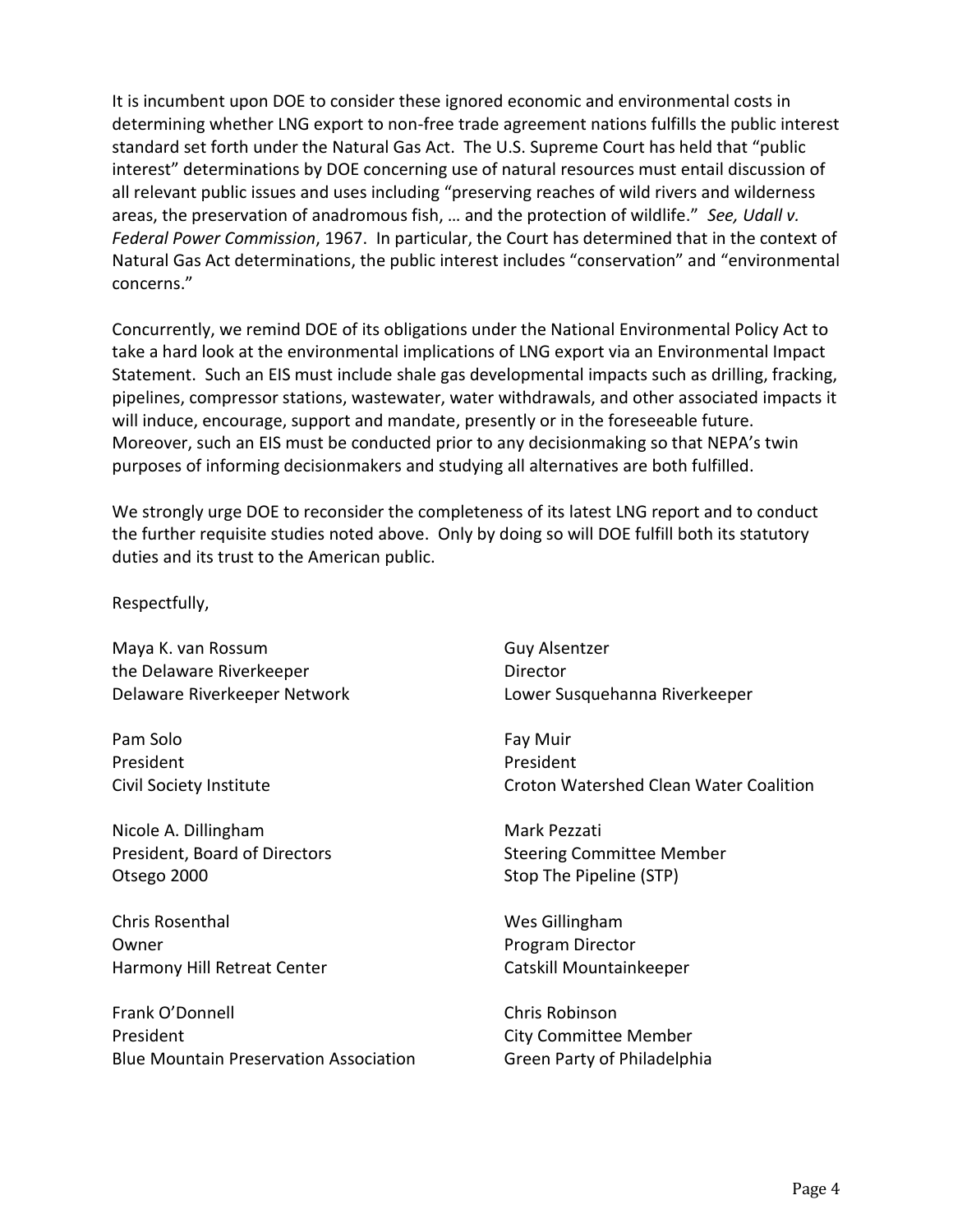Rebecca Roter Community Liaison Cross County Clean Air Coalition

Robert Nied Board of Directors Center for Sustainable Rural Communities

Amy Roe, Ph.D. Conservation Chair Delaware Chapter of the Sierra Club

Frank Finan NEPA Coordinator ShaleTest.org

Alfonso Rodriguez, M.D. President Gas Drilling Awareness Coalition of Luzerne County, PA

Barbara Jarmoska President Freshlife, Inc.

Maria Payan Executive Director Peach Bottom Concerned Citizens Group

Karen Feridun Founder Berks Gas Truth

Bruce Ferguson Catskill Citizens for Safe Energy

Yuri Gorby, Ph.D. Civil and Environmental Engineering WV Host Farms Program

Susan Van Dolsen Co-Organizer Westchester for Change Suzy Winkler Co-Founder Concerned Burlington Neighbors

Ted Glick Chairperson Essex-Passaic Chapter of the NJ Green Party

Otto Butz Milford Doers

Otto Butz Residents of Crumhorn

Joan Tubridy **Secretary** Citizens Energy and Economics Council of Delaware County, NY

Melinda Hughes-Wert President Nature Abounds

John Hoekstra Executive Director Raymond Proffit Foundation

Julie Edgar Organizer Lehigh Valley Gas Truth

Barbara Jarmoska Board of Directors Responsible Drilling Alliance

Allegra Schecter – Founder ROAR (Roseboom Owners Awareness Response) Against Fracking

Marcia Halligan Kickapoo Peace Circle

Nancy Dolan Citizen Member Luzerne County Citizens for Clean Air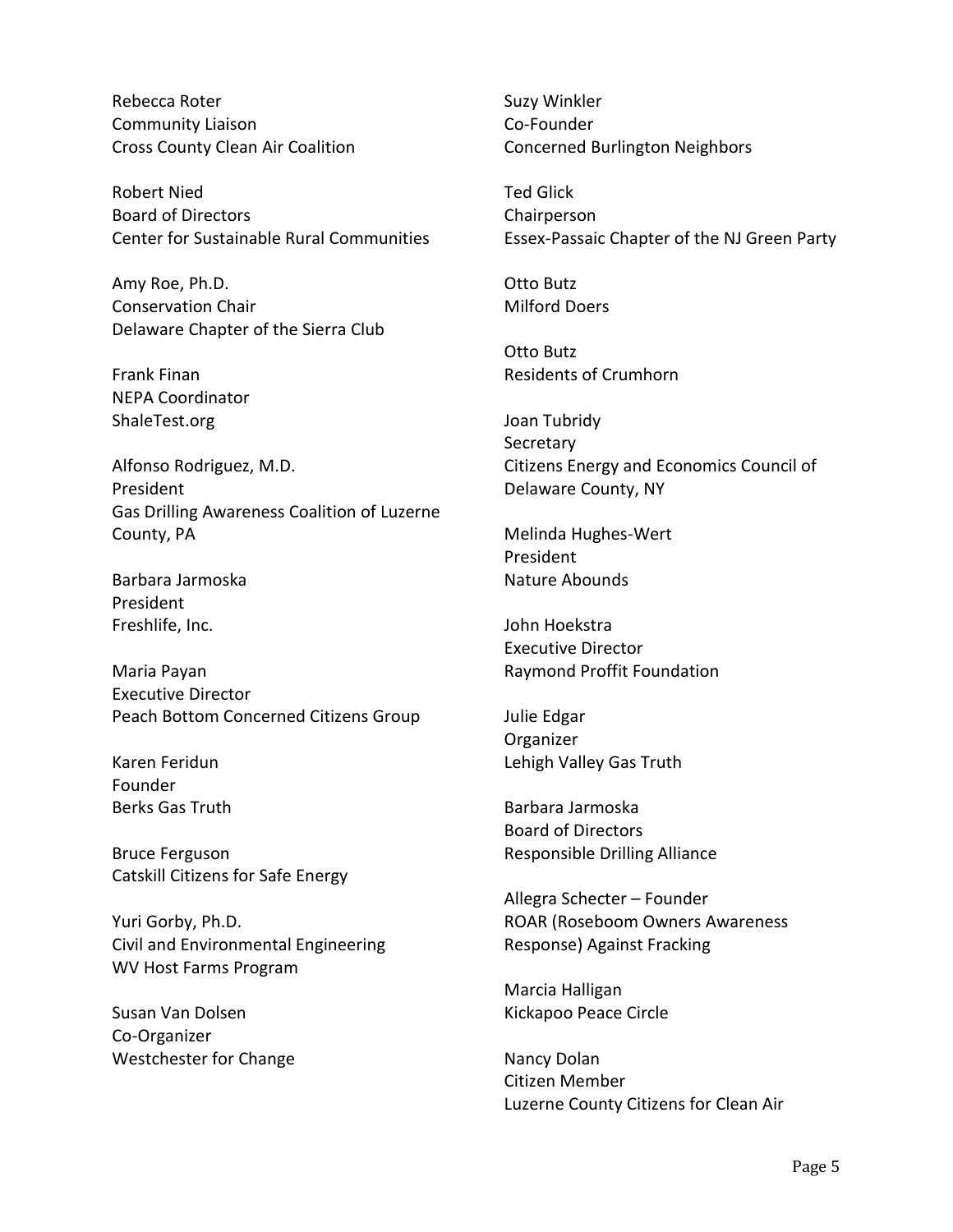Janet Keating Executive Director Ohio Valley Environmental Coalition

Capt. Emmett Duke Riverkeeper Sassafras River Association

Nada Khader Executive Director WESPAC Foundation

Forrest English Program Director Rogue Riverkeeper

Donald B. Clark Cornucopia Network/NJ/TN Chapter

Donald B. Clark Caney Fork Headwaters Association

Donald B. Clark Cumberland Countians for Peace & Justice

Donald B. Clark Network for Environmental & Economic Responsibility Of United Church of Christ

Sister Joan Brown, OSF Executive Director Partnership for Earth Spirituality

Michael J. Keegan Co-chair Don't Waste Michigan

Taffy Williams President New York Whale and Dolphin Action League

Barbara Warren Executive Director Citizens' Environmental Coalition David Hannah Conservation Director Wild Virginia

Fred Kelly Severn Riverkeeper

Jeff Tittel Director NJ Sierra Club

Vernon Haltom Executive Director Coal River Mountain Watch

Kerwin Olson Executive Director Citizens Action Coalition of IN

Jim Vogt President Aquashicola / Pohopoco Watershed **Conservancy** 

Christina Himberger Co-Founder Olive Defense Against Fracking

Sara Kent Programs Director Coastal Environmental Rights Foundation

Kathy Phillips Assateague Coastkeeper Executive Director Assateague Coastal Trust

Ted Robinson Staff Attorney Citizen Power

Drew J. Koslow Choptank Riverkeeper Midshore Riverkeeper Conservancy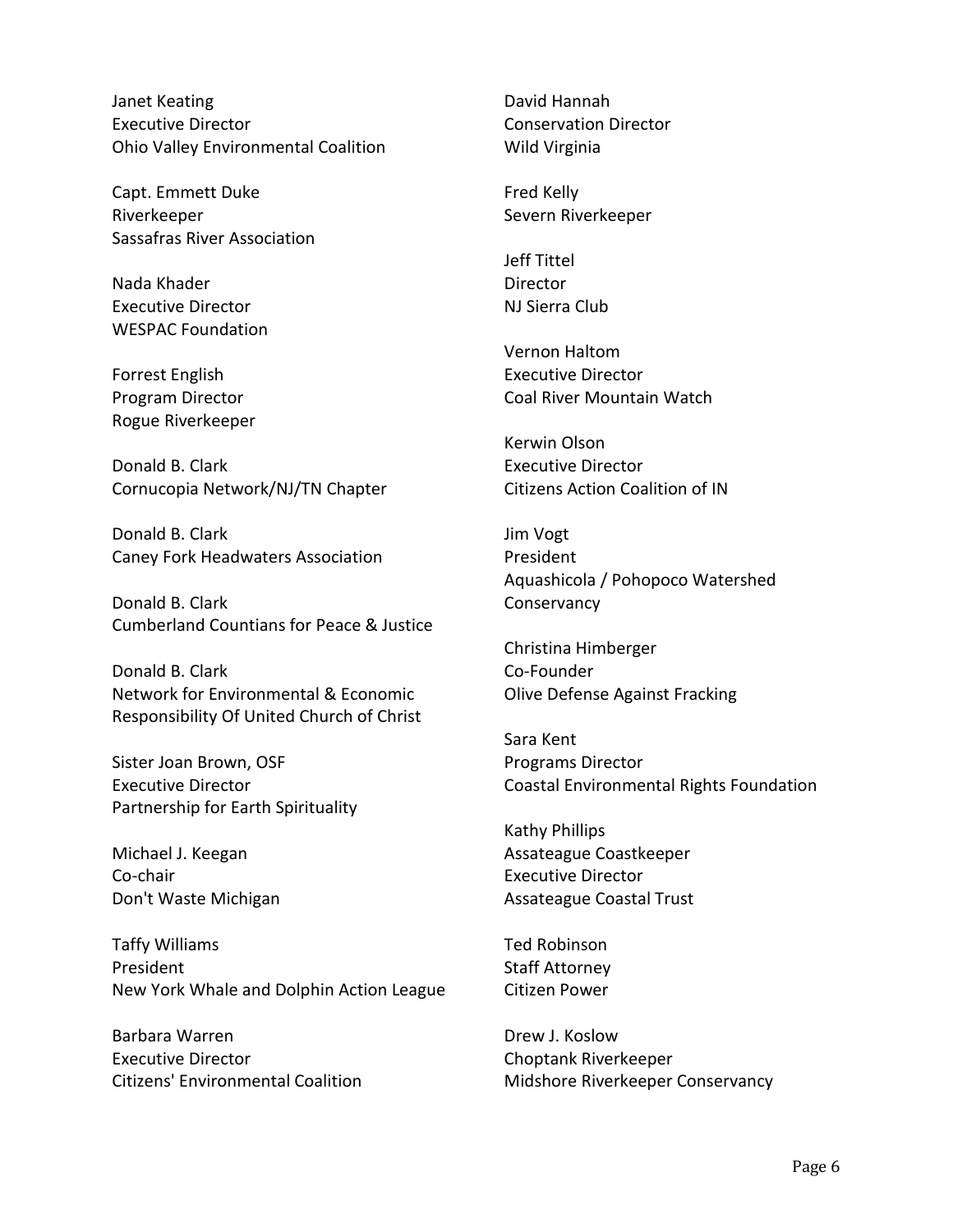Penni Livingston Environmental Lawyer Legal Committee Southern Illinoians Against Fracturing the Earth (SAFE)

Nicole Capretz Associate Director [Environmental Health Coalition](http://www.environmentalhealth.org/)

Allen Johnson Coordinator Christians For The Mountains

Masada Disenhouse Steering Committee Member SanDiego350.org

Barbara George Executive Director Women's Energy Matters

Jeff Kelble, Shenandoah Riverkeeper and Matthew Logan, Potomac Riverkeeper Potomac Riverkeeper Inc.

Dorothy Reik President Progressive Democrats of the Santa Monica **Mountains** 

Yvonne Taylor Co-Founder Gas Free Seneca

(Ms.) Paddy Lane Coordinator Protect Pittsfield

Larry Hanson Manager Northern California River Watch Iris Marie Bloom Executive Director Protecting Our Waters

Sue Tallichet Chairperson Kentuckians For The Commonwealth

Joseph Otis Minott, Esq. Executive Director Clean Air Council

Kevin J. Parkhurst, LEED AP Executive Director Wright Organic Resource Center

David Sturm Chair, Marcellus Campaign Committee Sierra Club WV Chapter

Edie Kantrowitz Co-Coordinator Coalition Against the Rockaway Pipeline (CARP)

B. Arrindell **Director** Damascus Citizens for Sustainability

Rose Braz Climate Campaign Director Center for Biological Diversity

Beryl A. Thurman Executive Director/President North Shore Waterfront Conservancy of Staten Island, Inc.

Edie Kantrowitz Board Member United for Action

Jennifer Krill Executive Director **Farthworks**